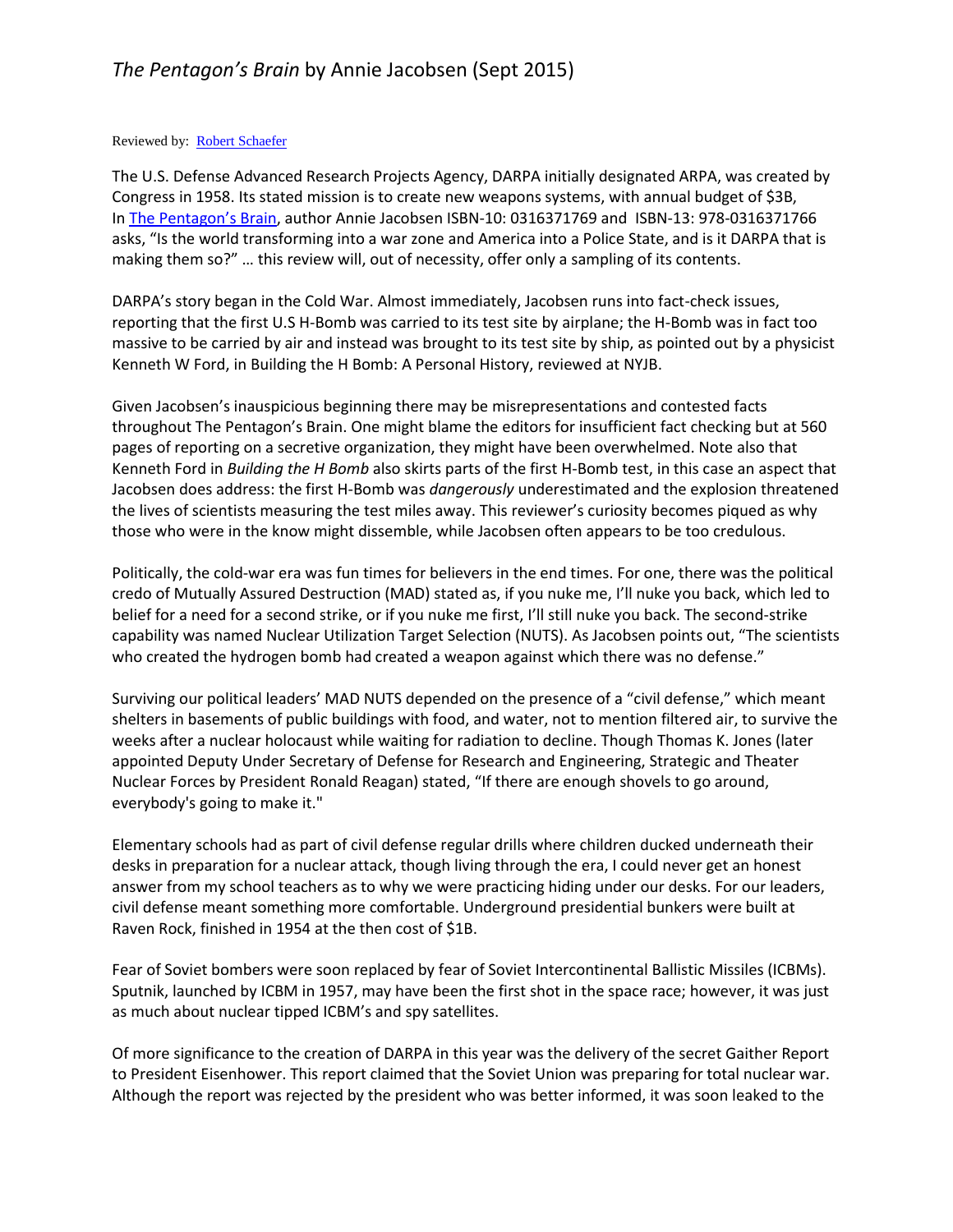## *The Pentagon's Brain* by Annie Jacobsen (Sept 2015)

press, and out of the bad public relations that followed, Eisenhower promoted the creation of ARPA. There was serious political pushback as ARPA would take research and development funding and control away from the individual military branches. President Eisenhower however overruled his own joint chiefs.

ARPA's charter was "to identify problems not now receiving adequate attention." As first order of business, President Eisenhower proposed a nuclear test ban treaty and charged ARPA to determine how to detect if such a treaty was being violated. ARPA did more, investigating 68 issues believed to be threatening the U.S., concurrently.

In ARPA's first years, most of its funding was for advancing anti-ballistic missile technology and early warning systems. ARPA study number one was called Project 137 or Operation Argus. a study for the first defensive missile shield that operated using the "Christofilos Effect." The Christofilos Effect was to use high-energy electrons trapped above the atmosphere in the Earth's magnetic field to fry incoming Soviet ICBMs. For this effect to take place, a large number of nuclear weapons had to be continually exploded in outer space, up to thousands per year.

Instead of thousands, a total of three nuclear warheads were exploded in space as part of Operation Argus, and much of the information is still classified. According to the author, the first test's EMP effect was only of limited in intensity and lasted for a little while. But by Googling it is easy to find more information.

"Starfish Prime" was the code name for one of the tests, and according to Wikipedia the EMP blast was larger than expected, and knocked out the very first U.S. telecommunications satellite, Telstar 1, and also that it caused electrical damage in Hawaii almost 900 miles away. Again, Jacobsen's interviewees may not have been as forthcoming as they could have been, or she should have checked alternate sources for information.

Perhaps because of the adverse consequences of Operation Argus, there was a treaty to halt to above ground nuclear testing soon after. But not too soon after, for during the Cuban Missile Crisis, there were four (four!) nuclear detonations in space, two by the U.S. and two by the Soviets. Exploding nuclear weapons in the middle of a nuclear crisis shows how insane the world was in the 1960s. For more information on these tests, do not look to The Pentagon's Brain, instead Google "Operation Fishbowl," "Checkmate," and "Bluegill Triple Prime."

ARPA was initially led by William Godel who was later replaced for embezzlement. Godel was in charge of psychological warfare and counter-insurgency programs, inventing the term "brain washing" and the concept of counterinsurgency. The concept of "winning hearts and minds" was part of this program and first used during the Vietnam War.

The Vietnam War was a laboratory of new technologies and methods developed to fight communist "insurgents." One of these new technologies was the herbicide Agent Orange, created under ARPA in a project approved by President Kennedy. Nineteen million gallons of Agent Orange were indiscriminately sprayed in Vietnam. The telling side effect of Agent Orange was that it caused nerve damage in humans (and its primary ingredient is in Monsanto's herbicide Roundup).

In her reporting, Jacobsen skips lightly over the consequences of the spraying of poison over the Vietnamese population, the most ironic of which to Americans may have been that Admiral Elmo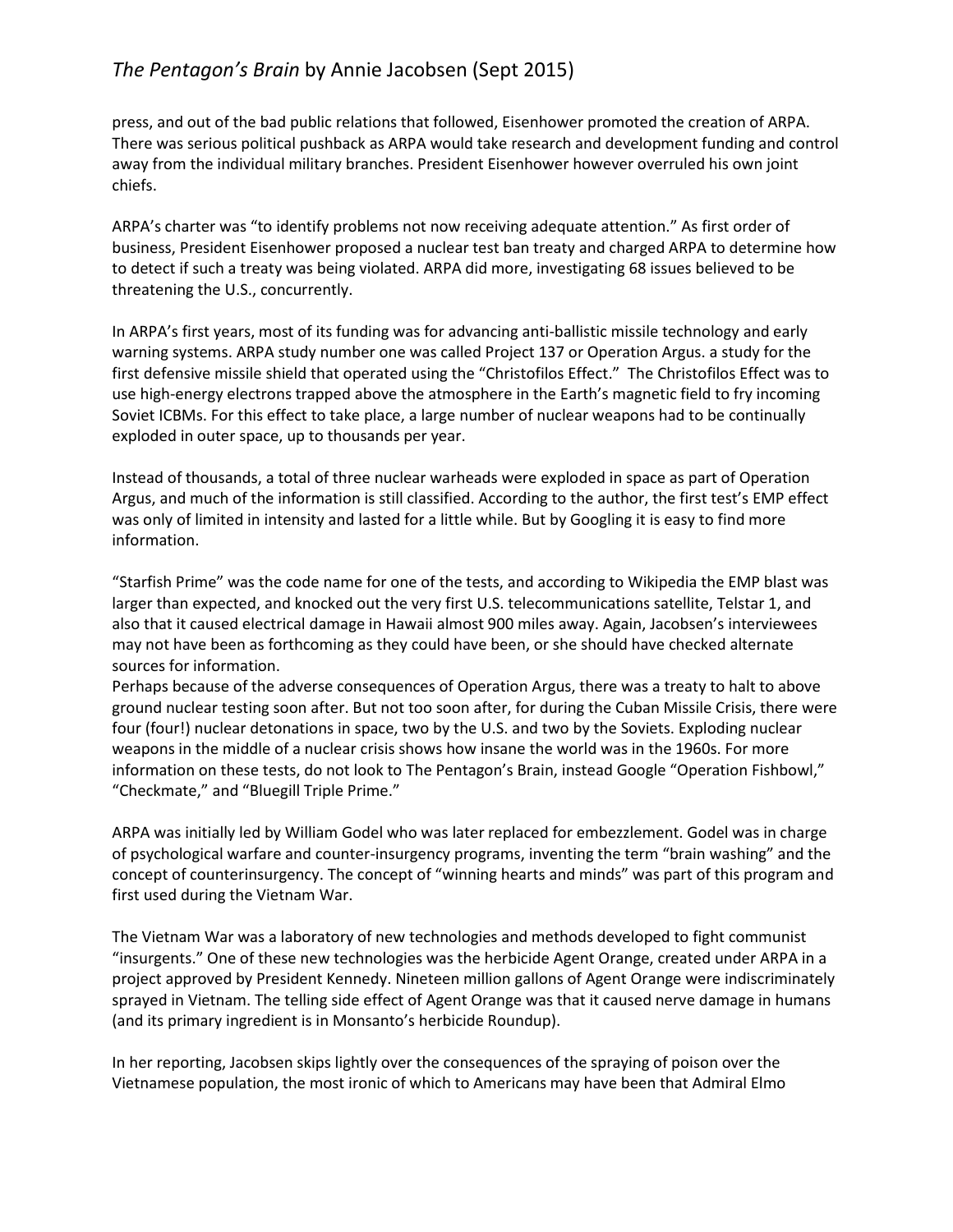Zumwalt, who ordered the herbicide's use, may have poisoned his son, a lieutenant commanding a patrol boat in Vietnam, who later died of cancer.

ARPA in Vietnam also explored the concept of "rural pacification" or moving peasants out of their homes in the countryside to better-protected camps. The process of rural pacification did not go well. Farmers resented being moved against their will, away from their farms, and forced to work building hamlets. Widespread disaffection caused the opposite effect of what was intended, losing the support of the "good" Vietnamese. ARPA sociologists wrote an unclassified report to this effect but the report was reclassified secret and distributed with an official rebuttal.

Associated with, but not part of ARPA was a secret organization that called itself the "Jasons." These were a self-selected group of patriotic scientists with security clearances. The Jasons formed in the early 1960s, though by 2014, the advisory board with the most influence on DARPA has been the Defense Science Board (DSB), whose majority members are defense contractors.

But does it matter who advises ARPA? During the Vietnam War, the Jasons recommended using tactical nuclear weapons on the Ho Chi Minh Trail, recommending exploding 10 tactical nukes per day to make the Trail unusable for 3000 years, and advising that if this was untenable then as an alternative to spread nuclear waste instead. Their report remained classified until 2003. If the reader were to Google one of the Jason's leaders, physicist Marvin Goldberger and the interview titled "Always Called Murph," those readers would discover that Goldberger thought up the idea of launching decoy missiles to overwhelm anti-missile defenses, helping push the arms race that much further along.

Among the projects offered up, the ARPA project McNamara's electronic fence was implemented, consisting of acoustic sensors, seismic sensors, infrared sensors to be dropped as an anti-infiltration barrier along the Ho Chi Minh Trail. Costing \$1B in then U.S. dollars, the project was the single most expensive high-tech project of the Vietnam War.

Though it did not achieve its aim of cutting off enemy supplies and had little effect on the war's outcome, the fence did has success as a concept. The Vietnam era technologies were continually improved over time and evolved into laser-guided bombs, smart-weapons, drones carrying sensors and weapons, and the GPS for weapon's targeting for future wars.

As the Vietnam War was incredibly unpopular with the young adults who were to fight in it, and it became known that ARPA was funding universities to work on weapons projects, to no surprise anti-war protests broke out on college campuses. Extremely bad publicity from a protest at the University of Illinois at Urbana–Champaign had serious consequence for ARPA.

Congress enacted the Mansfield Amendment of 1969, which separated general academic research from military funding unless that funding had a direct relationship to a military program. As part of this amendment the "pure" research MIT Haystack Observatory was spun off from the defense funded MIT Lincoln Labs. ARPA's star was fading. ARPA moved out of the Pentagon in 1970 and in 1972 changed its name to DARPA.

The reader would not be too surprised to learn that anti-war protests led ARPA to research weapons to use against demonstrators. These projects were kept secret, and moved to Thailand, where they were run by Battelle Labs. Research and development proceeded on non-lethal poison gas, blistering agents, nerve agents, and delivery systems that included liquid stream projectors, grenades, poison darts, using